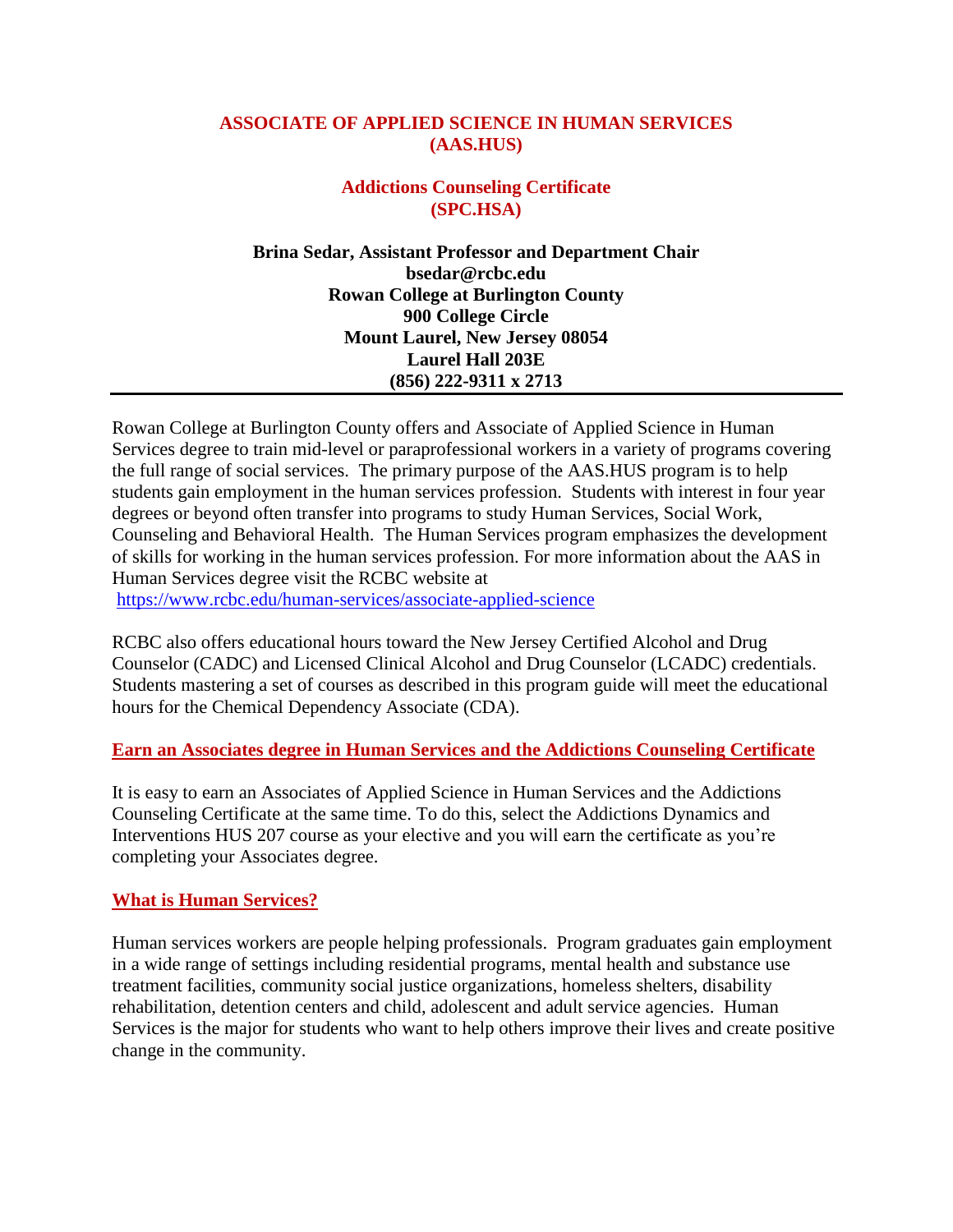## **Employment Opportunities**

According to the United States Department of Labor, employment opportunities are projected to grow faster than the average for all occupations. Human services professionals work with individuals, families and communities in nonprofit organizations, for-profit social service agencies, and state and local governments. Local employers actively recruit Human Services students and graduates. The Human Services Field Placement affords students the opportunity to gain practical experience.

# **Human Services Professionals: What We Do**

Human Services Professionals:

- Advocate for people and promote social justice.
- Help people connect with services and benefit from assistance.
- Collect client personal, social and vocational data and prepare intake reports and case records.
- Educate and facilitate behavior change with individuals, their families and groups to help people improve relationships and live their lives more effectively.
- And more!

## **Transfer to Rowan University – 2+2 Program**

The Human Services program has a direct transfer to the Bachelors of Art in Human Services at Rowan University. Students who wish to transfer to Rowan should use the 2+2 transfer guide for course selection and sequencing. The transfer recommendations can be found here:

#### <https://www.rcbc.edu/rowan/2plus2>

#### **Human Services Field Placement**

The Human Services Field Placement course is completed toward the end of the degree program. Students serve eight hours per week for fourteen weeks in a human services agency to perform tasks and engage in learning activities associated with acquiring professional standards, behaviors and skill sets. Students are supervised by a faculty member and field supervisor and attend weekly seminar to discuss experiences and observations.

Please note: Field sites often require students to pass criminal background checks, child abuse clearances, drug screenings, health screenings and other criteria in order to qualify for placement. Any student who has concern about eligibility should self-identify and speak with faculty for guidance upon entering into the AAS.HUS degree program.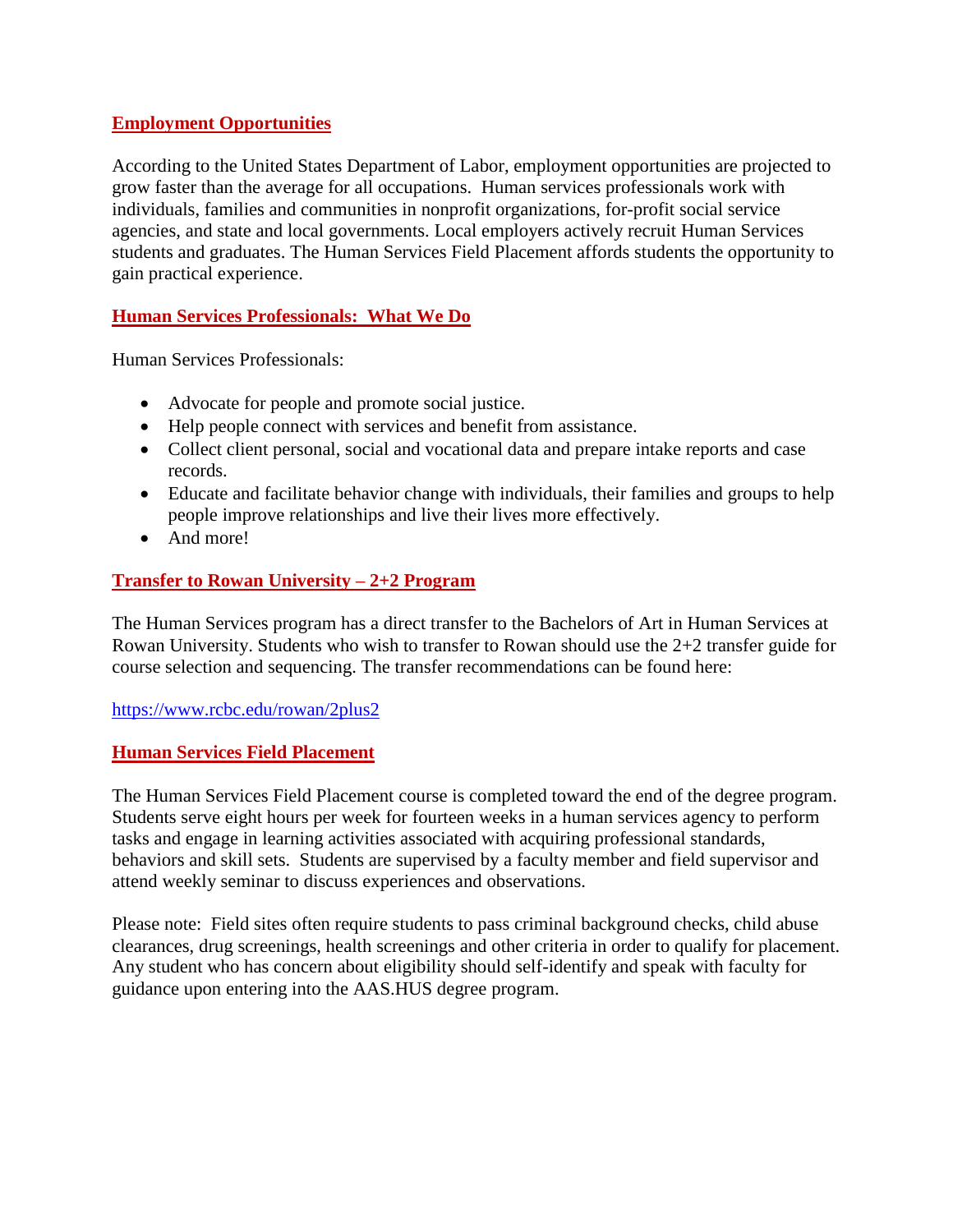## **Course Availability and Recommended Course Sequence**

General education coursework is required for all degree programs and has a broad selection of sections to fit your schedule. Program courses have more limited offerings. As such, it is recommended for students to prioritize the scheduling of program courses to achieve degree completion as anticipated.

Program courses are offered as follows:

| <b>Human Services</b>          | <b>Fall Semester</b>          | <b>Spring Semester</b>        |
|--------------------------------|-------------------------------|-------------------------------|
| Human Services I               | 1 section online              | 1 section online              |
| <b>HUS 101</b>                 | 1 section on campus           |                               |
| Human Services II              |                               | 1 section online or on campus |
| <b>HUS 102</b>                 |                               |                               |
| Introduction to Group          | 1 section on campus           |                               |
| Dynamics                       |                               |                               |
| <b>PSY 105</b>                 |                               |                               |
| Contemporary Issues in Social  |                               | 1 section online or on campus |
| Welfare                        |                               |                               |
| <b>HUS 110</b>                 |                               |                               |
| Introduction to Counseling     | 1 section online or on campus |                               |
| <b>HUS 201</b>                 |                               |                               |
| <b>Interviewing Techniques</b> |                               | 1 section on campus           |
| <b>PSY 202</b>                 |                               |                               |
| <b>Social Work Process</b>     | 1 section online or on campus |                               |
| <b>HUS 205</b>                 |                               |                               |
| <b>Addiction Dynamics and</b>  | 1 section online              | 1 section online              |
| Interventions (elective for    |                               |                               |
| AAS degree/requirement for     |                               |                               |
| <b>Addiction Counseling</b>    |                               |                               |
| Certificate)                   |                               |                               |
| <b>HUS 207</b>                 |                               |                               |
| Human Services Field           | 1 section online or on campus | 1 section online or on campus |
| Placement                      |                               |                               |
| <b>HUS 210</b>                 |                               |                               |

**Important: PSY** 105 Introduction to Group Dynamics and PSY 202 Interviewing Techniques should be given scheduling priority. These courses are offered one time per year and require students to attend at the scheduled time. Schedule these two courses as early into your schedule as possible.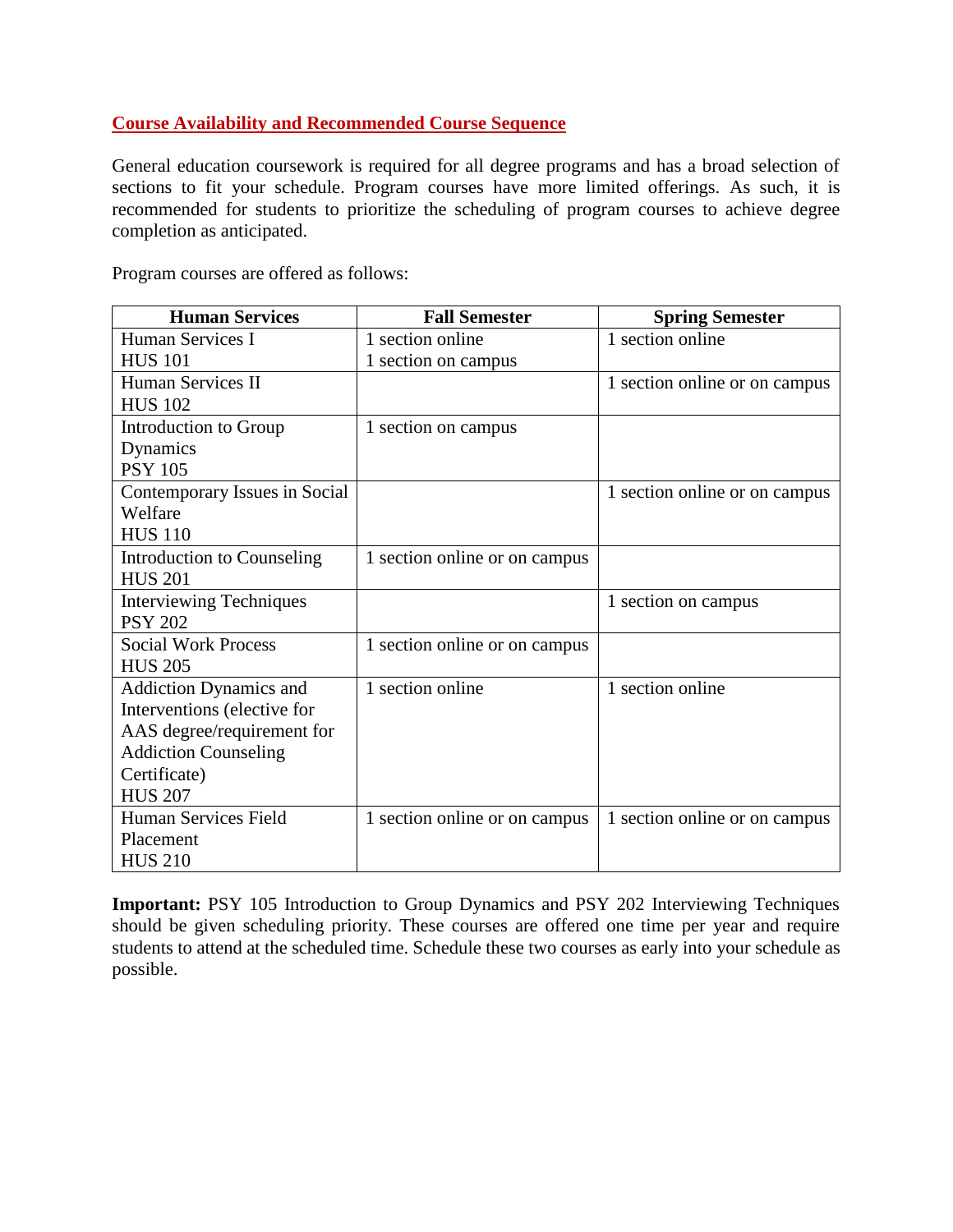The following is a sample sequence of courses that accounts for completion of required prerequisites. This sequence will work for most full-time students who begin in the Fall semester and have daytime class availability.

## **Semester I**

Human Services I - HUS 101 Introduction to Group Dynamics - PSY 105 College Composition I - ENG 101 Modern College Mathematics I (or MTH elective) Students who plan to transfer should check with the transfer school. Statistics is often the preferred math. Introduction to Psychology I - PSY 101

## **Semester II**

Human Services II - HUS 102 Contemporary Issues in Social Welfare - HUS 110 Introduction to Philosophy - PHI 101 Public Speaking - SPE 102 Principles of Sociology I - SOC 101

#### **Summer Sessions**

Students who wish to take courses during the summer sessions should take the general education courses that are offered.

#### **Semester III**

Introduction to Counseling - HUS 201 Social Work Process - HUS 205 Ethics - PHI 205 General Biology I (or natural science general education requirement elective) - BIO 103 General Biology I Lab (or natural science general education requirement elective) - BIO 104 Rowan transfer students after 2022 should take BIO 120/121, CHE 107/108, or PHY 120/121. 2 Credit Elective\*

\*2 Credit Elective option - Service-Learning Practicum (2 credit) <https://www.rcbc.edu/service-learning>

\*Students interested in completing the Addictions Counseling Certificate in addition to the Human Services degree should take Addiction Dynamics and Interventions as a 3 credit elective.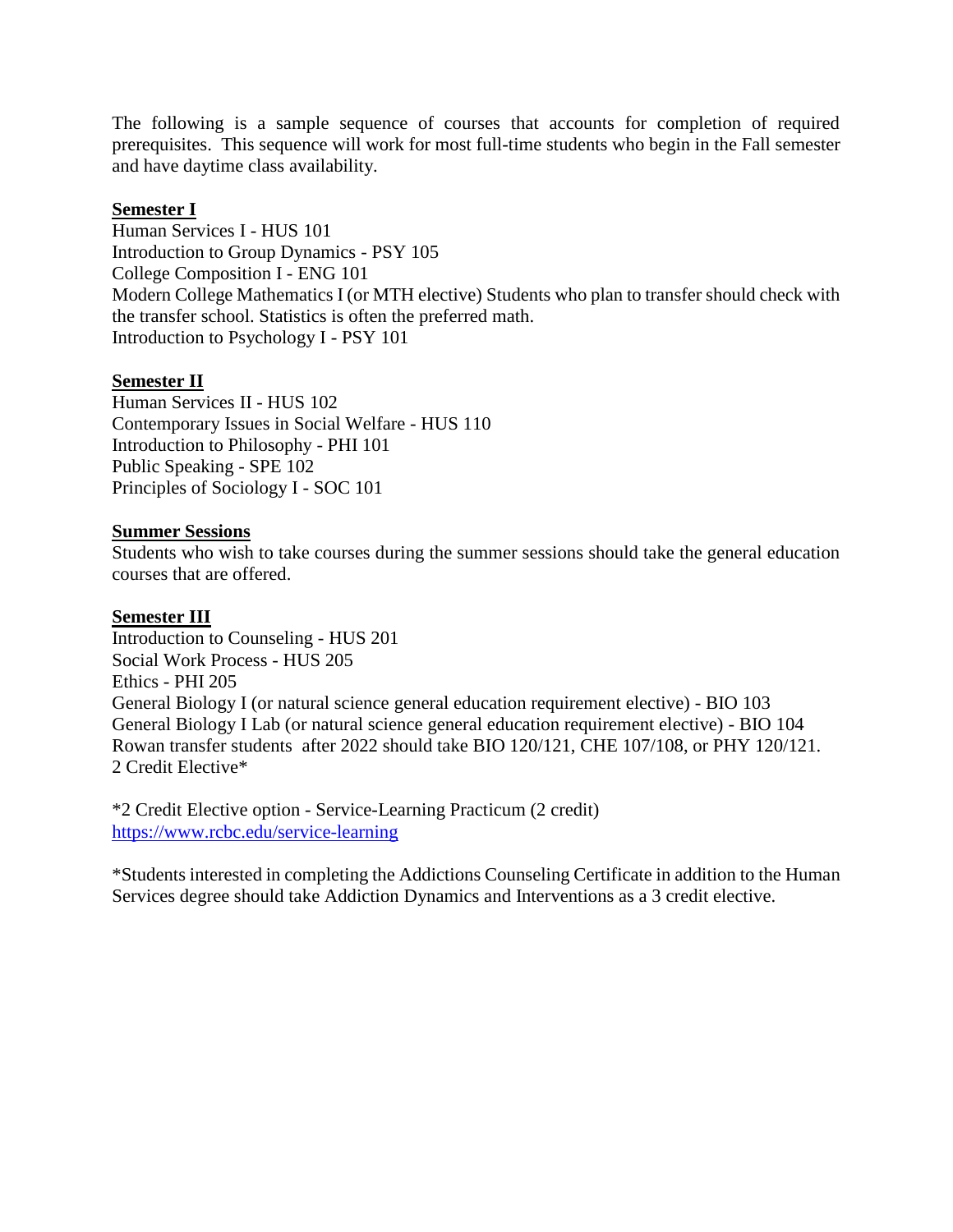## **Semester IV**

Interviewing Techniques - PSY 202 Human Services Field Placement\*\* - HUS 210 (2 hours of classroom time and 8 hours of experiential learning in a human services agency setting per week.) Psychology 200 level course - Choose from: PSY 250, PSY 251, PSY 255, PSY 256, PSY 258, or PSY 259 (Students interested in transferring should check with the transfer school for preferred psychology courses. Developmental and Abnormal Psychology are often preferred.) Social Problems - SOC 201 Marriage and the Family - SOC 205

\*\* Human Services Field Placement should be scheduled and after the completion of at least 30 credits and as close to the final semester as possible.

\*\*\* Any student who has reason to take courses out of sequence and requires a prerequisite waiver should contact Brina Sedar, Program Coordinator at [bsedar@rcbc.edu.](mailto:bsedar@rcbc.edu) A prerequisite waiver will only be approved when doing so will not interfere with the student's academic success.

## **Addictions Counseling Certificate**

The Addictions Professionals Certification Board, Inc. has approved the following courses for educational hours toward the Certified Alcohol and Drug Counselor (CADC) credential and the Licensed Clinical Alcohol and Drug Counselor (LCADC) credential. Students who complete the coursework will meet the educational requirements for the Chemical Dependency Associate credential (CDA). All students completing these courses will receive the educational hours indicated for each course. This will be advantageous to all students entering helping professions; even those outside of the addictions specialty. (Continued on next page.)

As of Fall 2018, students interested in the drug and alcohol profession should consider the following coursework:

#### **HUS 207 Addiction Dynamics and Interventions**

Educational hours approved by Addiction Professionals Certification Board of New Jersey, Inc. \*102 Biopsychosocial Assessment 12 hours 105 Pharmacology 6 hours \*401 Addiction Recovery 6 hours \*502 Legal Aspects - 6 hours Legal Requirements for Drug and Alcohol Counseling in New Jersey 6 hours

#### **HUS 201 Introduction to Counseling**

Educational hours approved by Addiction Professionals Certification Board of New Jersey, Inc. \*201 Introduction to Counseling 6 hours

#### **PSY 202 Interviewing Techniques**

Educational hours approved by Addiction Professionals Certification Board of New Jersey, Inc. \*101 Initial Interviewing Process 6 hours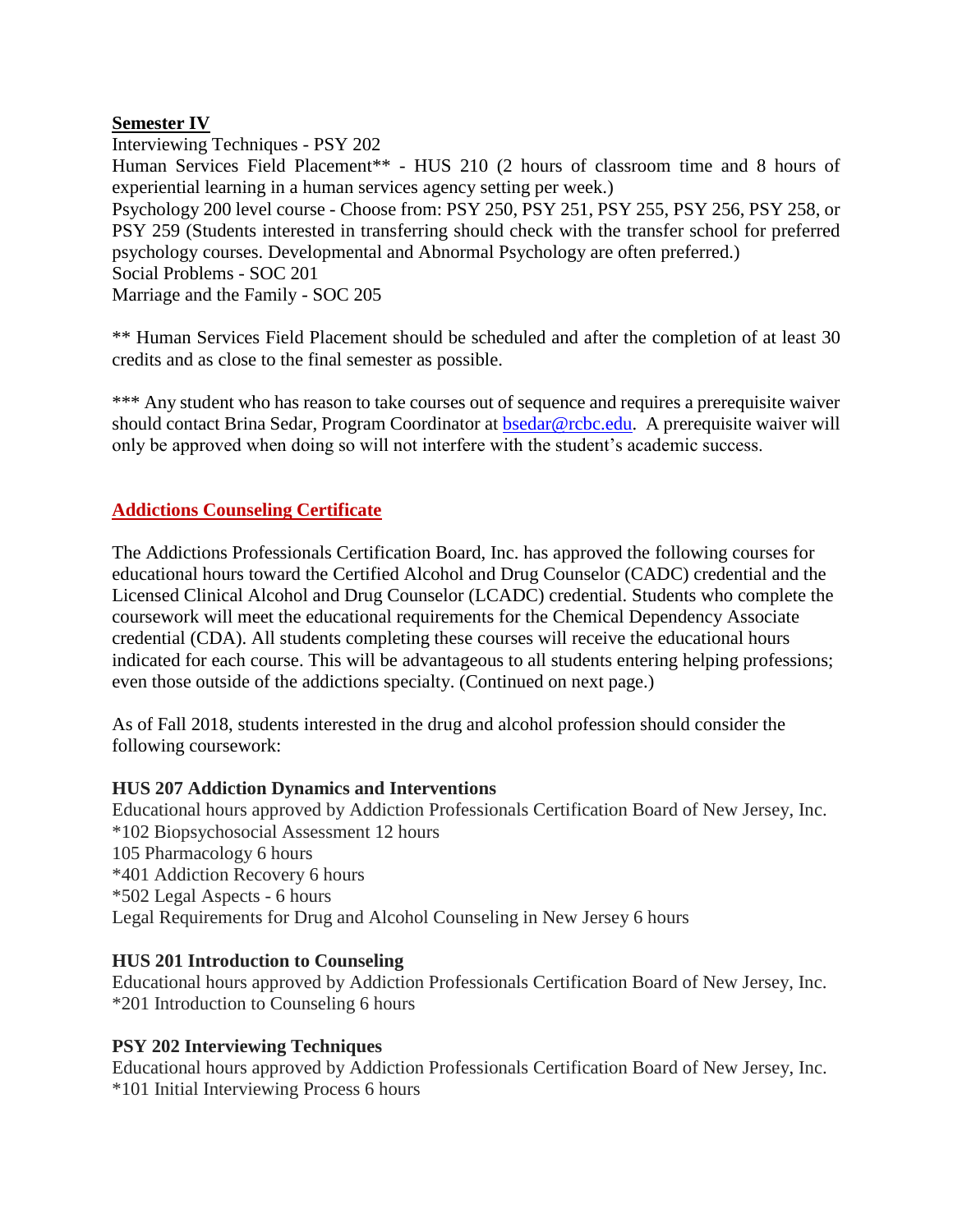#### **HUS 101 Human Services I**

Educational hours approved by Addiction Professionals Certification Board of New Jersey, Inc. \*303 Documentation 12 hours

## **HUS 102 Human Services II**

Educational hours approved by Addiction Professionals Certification Board of New Jersey, Inc. \*501 Ethical Responsibilities 6 hours

## **PSY 105 Introduction to Group Dynamics**

Educational hours approved by Addiction Professionals Certification Board of New Jersey, Inc. 105 Group Counseling 6 hours

## **HUS110 Contemporary Issues in Social Welfare**

Educational hours approved by Addiction Professionals Certification Board of New Jersey, Inc. 503 Cultural Competency 6 hours

Denotes coursework required for CDA credential. Completion of this coursework satisfies the educational requirements for the Chemical Dependency Associate Credential. PSY 105 and HUS 110 offer additional educational hours that can be used toward the CADC/LCADC credentials.

The intended purpose of the addictions coursework offered by RCBC is to assist students with gaining employment in the substance abuse treatment field. Educational hours earned toward credentialing demonstrate to an employer that the student is serious about their professional development. Many treatment facilities are interested in hiring students who have started the process of credentialing. Employment in the field is a requirement of each of the credentials. Thus, students may continue to fulfil their educational requirements while completing their required supervised employment hours. Students with interest in a career in the Drug and Alcohol profession should check with the Addictions Professionals Certification Board of New Jersey for a complete list of credentialing requirements. RCBC does not assume responsibility for changes to the credentialing process or regulations.

The coursework provided by RCBC exceeds the educational requirements of the initial credential, the Chemical Dependency Associate. Students who complete a cluster of courses (HUS 101, HUS 102, HUS 201, PSY 202 and HUS 207) are eligible for the Addictions Counseling Certificate from RCBC. Please note: The Addictions Counseling Certificate is not the full Certified Alcohol or Drug Counselor or Licensed Clinical Alcohol and Drug Counselor Credentials. The college certificate provides the necessary educational hours for the Chemical Dependency Associate.

For more information about the RCBC Addictions Counseling Certificate please look here: <https://www.rcbc.edu/addictions-counseling/certificate>